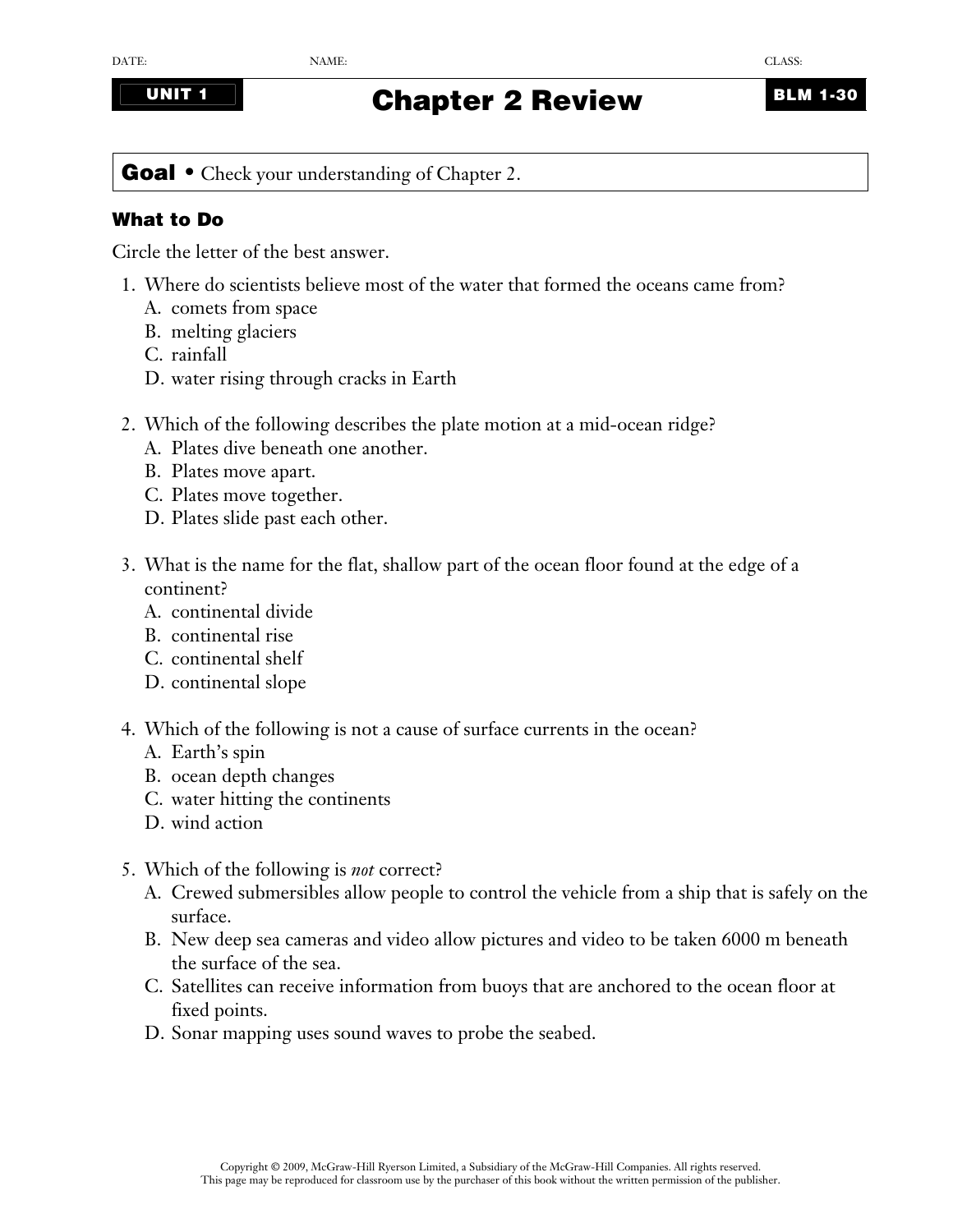

**BLM 1-30 continued** 

- 6. Why does the ocean have tides?
	- A. Earth rotates.
	- B. Earth's distance to the Sun changes.
	- C. The Moon has a gravitational pull on Earth.
	- D. The Moon's magnetic field attracts water.
- 7. As winds and currents move over the spinning Earth, their path gets redirected depending on what side of the equator they are on. What is the name of this alteration of direction?
	- A. Coriolis effect
	- B. density currents effect
	- C. el Niño effect
	- D. upwellings effect
- 8. Which of the following best describes the thermocline?
	- A. the deep water layer, where temperatures approach the freezing point
	- B. the layer where the temperature varies significantly, approximately 200 m to 1000 m beneath the surface
	- C. the mixed layer
	- D. the warmest layer, where the Sun's energy heats the water

Use the following diagram to answer question 9.



- 9. What is happening where the Juan de Fuca plate and the North American plate meet?
	- A. The plates are pulling apart.
	- B. The plates are pushing together.
	- C. The plates are shifting east.
	- D. The plates are shifting west.
- 10. Which of the following are the most important causes of deep ocean currents?
	- A. water depth and organic materials
	- B. water salinity and the spin of Earth
	- C. water temperature and salinity
	- D. water temperature and wind direction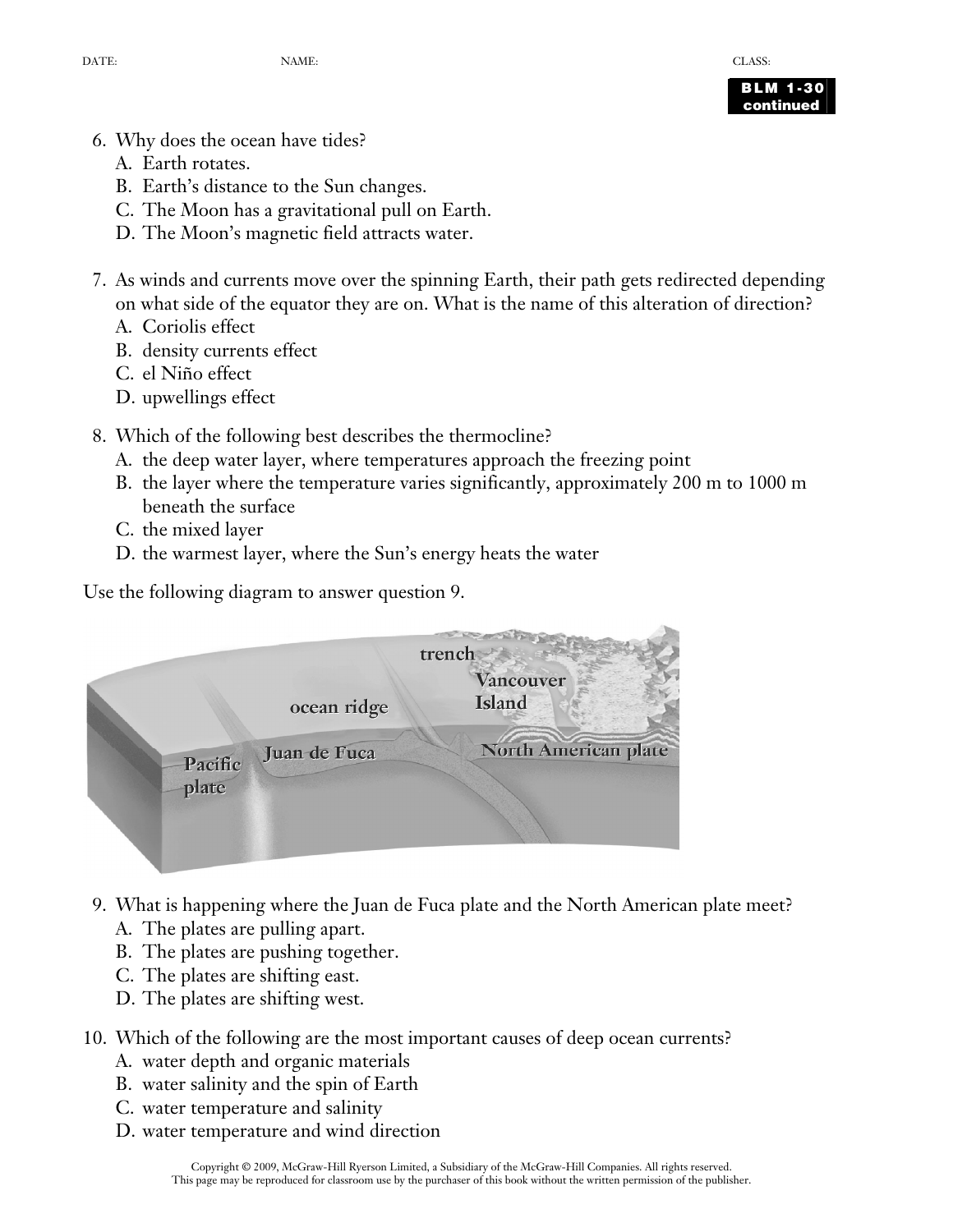

| <b>BLM 1-30</b> |  |
|-----------------|--|
| continued       |  |

| Match the Term on the left with the best Descriptor on the right.<br>Each Descriptor may be used only once. |                   |
|-------------------------------------------------------------------------------------------------------------|-------------------|
| Term                                                                                                        | <b>Descriptor</b> |

| $\sim$ 11. abyssal plain | A. large ocean wave often caused by an earthquake                                |
|--------------------------|----------------------------------------------------------------------------------|
| 12. bay                  | B. occurs when water rises from deep in the ocean<br>C. flat area on ocean floor |
| 13. tsunami              | D. indented areas where oceans reach into the land                               |
| 14. upwelling            | E. underwater landslide in the ocean                                             |
|                          |                                                                                  |

## **Short Answer Questions**

15. (a) List three factors that affect water currents on the surface of the ocean.

(b) Describe in detail how one of these factors affects water currents on the surface of the ocean.

\_\_\_\_\_\_\_\_\_\_\_\_\_\_\_\_\_\_\_\_\_\_\_\_\_\_\_\_\_\_\_\_\_\_\_\_\_\_\_\_\_\_\_\_\_\_\_\_\_\_\_\_\_\_\_\_\_\_\_\_\_\_\_\_\_\_\_\_\_\_\_\_\_\_\_\_\_\_

\_\_\_\_\_\_\_\_\_\_\_\_\_\_\_\_\_\_\_\_\_\_\_\_\_\_\_\_\_\_\_\_\_\_\_\_\_\_\_\_\_\_\_\_\_\_\_\_\_\_\_\_\_\_\_\_\_\_\_\_\_\_\_\_\_\_\_\_\_\_\_\_\_\_\_\_\_\_

\_\_\_\_\_\_\_\_\_\_\_\_\_\_\_\_\_\_\_\_\_\_\_\_\_\_\_\_\_\_\_\_\_\_\_\_\_\_\_\_\_\_\_\_\_\_\_\_\_\_\_\_\_\_\_\_\_\_\_\_\_\_\_\_\_\_\_\_\_\_\_\_\_\_\_\_\_\_

\_\_\_\_\_\_\_\_\_\_\_\_\_\_\_\_\_\_\_\_\_\_\_\_\_\_\_\_\_\_\_\_\_\_\_\_\_\_\_\_\_\_\_\_\_\_\_\_\_\_\_\_\_\_\_\_\_\_\_\_\_\_\_\_\_\_\_\_\_\_\_\_\_\_\_\_\_\_

\_\_\_\_\_\_\_\_\_\_\_\_\_\_\_\_\_\_\_\_\_\_\_\_\_\_\_\_\_\_\_\_\_\_\_\_\_\_\_\_\_\_\_\_\_\_\_\_\_\_\_\_\_\_\_\_\_\_\_\_\_\_\_\_\_\_\_\_\_\_\_\_\_\_\_\_\_\_

\_\_\_\_\_\_\_\_\_\_\_\_\_\_\_\_\_\_\_\_\_\_\_\_\_\_\_\_\_\_\_\_\_\_\_\_\_\_\_\_\_\_\_\_\_\_\_\_\_\_\_\_\_\_\_\_\_\_\_\_\_\_\_\_\_\_\_\_\_\_\_\_\_\_\_\_\_\_

\_\_\_\_\_\_\_\_\_\_\_\_\_\_\_\_\_\_\_\_\_\_\_\_\_\_\_\_\_\_\_\_\_\_\_\_\_\_\_\_\_\_\_\_\_\_\_\_\_\_\_\_\_\_\_\_\_\_\_\_\_\_\_\_\_\_\_\_\_\_\_\_\_\_\_\_\_\_

\_\_\_\_\_\_\_\_\_\_\_\_\_\_\_\_\_\_\_\_\_\_\_\_\_\_\_\_\_\_\_\_\_\_\_\_\_\_\_\_\_\_\_\_\_\_\_\_\_\_\_\_\_\_\_\_\_\_\_\_\_\_\_\_\_\_\_\_\_\_\_\_\_\_\_\_\_\_

16. Explain how scientists use sonar to map the ocean floor.